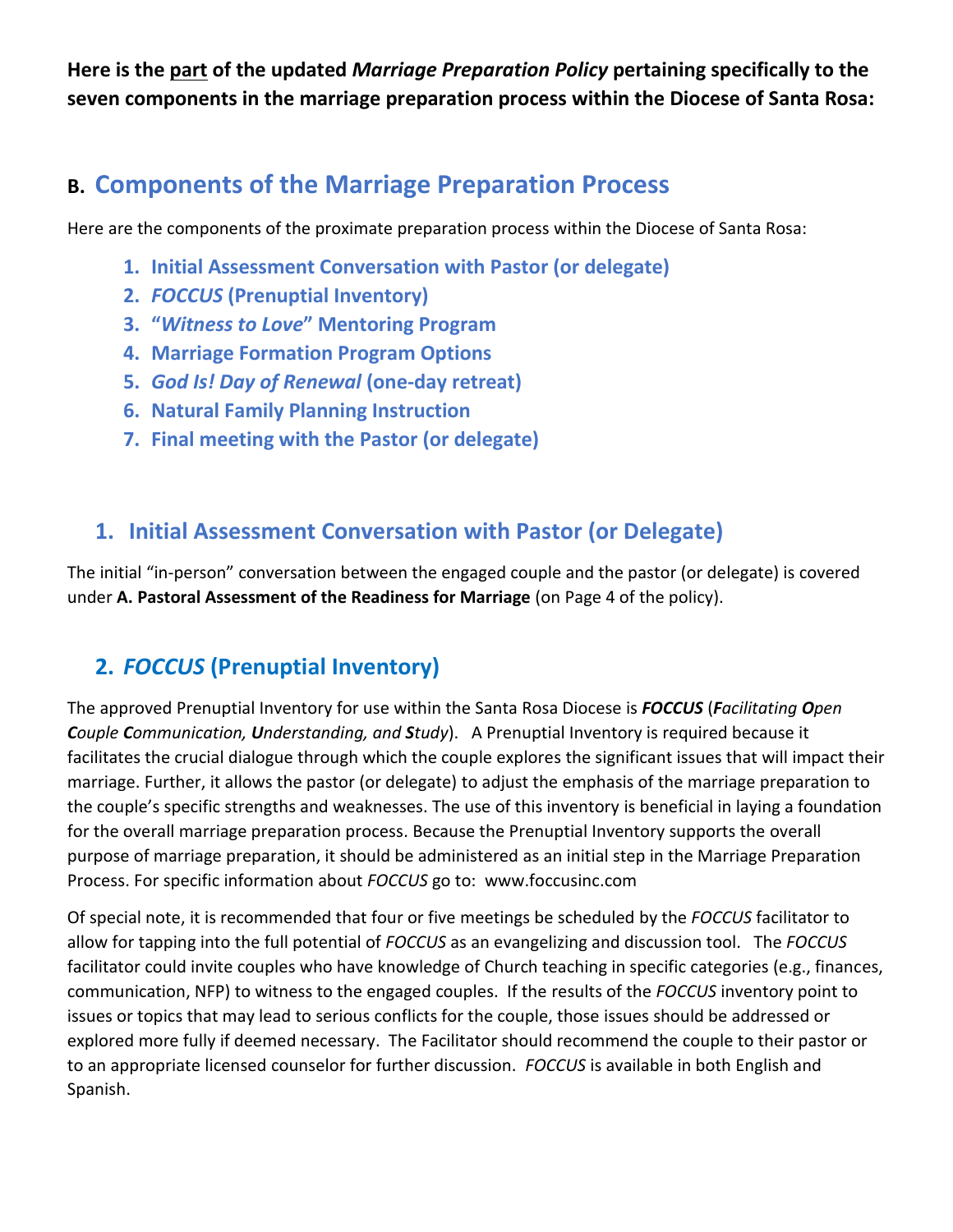## **3. "***Witness to Love***" Mentoring Program**

*Witness to Love* is a virtues-based, Catechumenate-model of marriage renewal and preparation that integrates modern principles of psychology and the virtues to help couples facilitate an authentic dialogue about their relationship. The mission of *Witness to Love* is to provide the parish with the tools to transform marriage preparation into a wellspring of dynamic marriage discipleship that fosters both parish connection and nurtures authentic accompaniment before and after the wedding day.

The *Witness to Love* mentoring program is designed to allow the engaged couple to choose their own mentor couple from the parish whom they both admire and see as a source of faith formation. The mentor couple should give them a concrete connection and integration into the parish. Through the sharing of the mentor couple's own marriage journey, the engaged couple inherits a "lifeline" of support in their commitment to Jesus and His Church. Using the *Witness to Love* workbook along with videos and guided activities, the mentor couple serves as a powerful witness for the engaged couple as they prepare for their life-time commitment to marriage. *Witness to Love* has proven to be very successful where it had been used in the many parishes across the country and it is required that each parish use this program as part of the Marriage Preparation Process in the Diocese of Santa Rosa. Upon completion of the program the pastor will receive a notice of completion from the mentor couple. *Witness to Love* is available in both English and Spanish.

For specific information about *Witness to Love*, go to: www.witnesstolove.org

### **4. Marriage Formation Program Options**

Every engaged couple desiring to be married in the Catholic Church within the Diocese of Santa Rosa must participate in a diocesan-approved marriage formation program. This is to be completed ideally in the early stage of the engagement period. Since the last two months leading up to the celebration of the Sacrament of Marriage are filled with practical details, it is important that the couple have the opportunity to spend quality time on their marriage formation early in their engagement.

There are four different types of marriage formation programs available within the Diocese of Santa Rosa. The pastor (or delegate) will discuss with each couple the program best suited to the specific needs of the parish and the couple. At the completion of the marriage formation program, the engaged couple is to obtain a *"certificate of completion"* that they will need to present to the pastor (or delegate).

#### Diocesan Approved Marriage Formation Program options:

#### • *"Catholic Marriage Prep"* on-line course:

The *Catholic Marriage Prep (CMP)* on-line course is intended for engaged couples unable to participate in an in-person marriage formation program. This on-line interactive course is rooted in St. John Paul II's "*Theology of the Body"* and focuses on the building of strong, Christ-centered marriages. The course takes about 20 hours to complete and can take from one week to three months depending on the couple's pace. Each couple is assigned personal, on-line instructors who follow them throughout the course. There are a variety of sessions that cover all aspects of marriage preparation, from God's plan for marriage and family to practical tools that help develop a successful marriage relationship. This on-line course is available in both English and Spanish. For specific information about the on-line *CMP*, a division of Agapé Catholic Ministries, go to: [www.catholicmarriageprep.com](http://www.catholicmarriageprep.com/)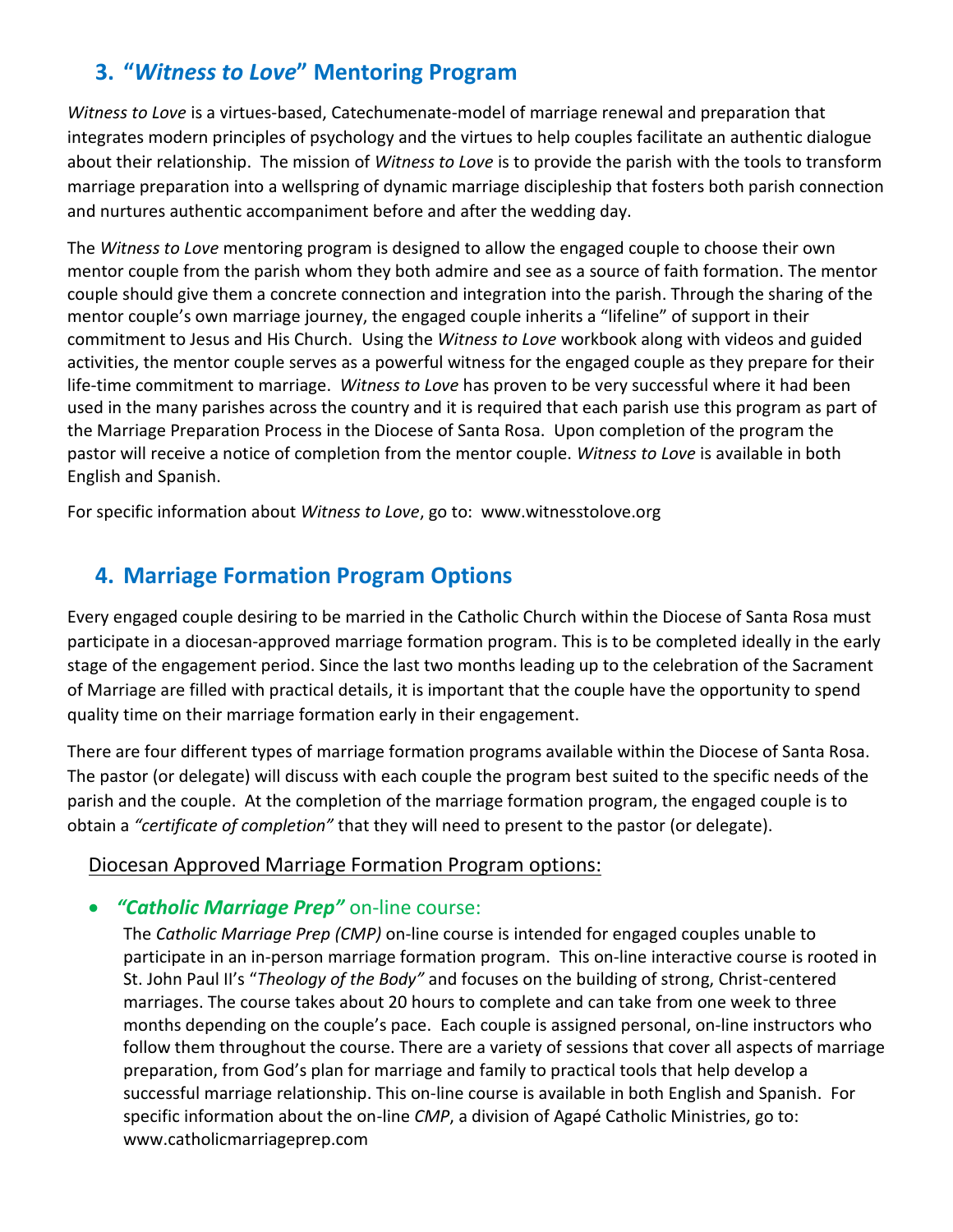#### • *"Catholic Marriage Prep"* in-person course:

The *Catholic Marriage Prep (CMP)* in-person program invites couples to a deeper relationship with each other and with Christ and is rooted in St. John Paul II's "*Theology of the Body*." This in-person marriage formation instruction is very similar to the on-line course and is led by trained, mentor couples over the course of a few weeks, individually or in a small group setting. This *CMP* instructional program builds a foundation for a strong, healthy, Christ-centered marriage between a man and a woman as they become husband and wife. This program is available in both English and Spanish.

For specific information about the in-person *CMP*, a division of Agapé Catholic Ministries, go to: www.catholicmarriageprep.com

#### • *"Catholic Engaged Encounter"* weekend:

*Catholic Engaged Encounter* is a weekend retreat experience presented by married Catholic couples and a priest. It is designed to help engaged couples reflect, communicate, and understand their own lives, their future lives together, how they view their sexuality, and other aspects of married life. The main thrust of the weekend is personal reflection and dialogue between the engaged couple.

*Catholic Engaged Encounter* weekends are available in the San Francisco Archdiocese and the Sacramento Diocese in English (www.engagedencounter.org) and in the San Jose Diocese in Spanish (www.encuentrodenoviossj.org). The Santa Rosa Diocese does not have a *Catholic Engaged Encounter* program.

• **Parish Marriage Formation Program** (as endorsed by the Family Life Office): Some Pastors may desire to provide a Marriage Formation Program within their own parish. These classes may consist of a number of sessions held in small group settings at the host parish over the course of several weeks or perhaps during one weekend. The sessions are generally led by the pastor and a knowledgeable parish team. The pastor desiring to provide a parish Marriage Formation Program is to consult with the Marriage and Family Life Office to assure that the proposed program is approved for use in the Diocese of Santa Rosa. Approved programs will be available in English and Spanish.

### **5.** *God Is! Day of Renewal* **(one-day retreat)**

The *God Is! Day of Renewal* one-day retreat is an opportunity for the engaged couple to experience the fullness of faith found in the Catholic Church. It provides an opportunity to "meet" and fall in love with Jesus Christ and promotes a personal encounter with our triune God – Father, Son and Holy Spirit. This retreat meets people along their faith journey, reaching out through proclamation, personal witness, Sacramental renewal, prayer, Eucharistic adoration, music, and skits to help the participant's faith come alive. It is the Good News of Salvation shared personally, lovingly, and joyfully! Additionally, the *God Is! Day of Renewal* provides a wonderful opportunity for the Catholic engaged couple (or individual if both are not Catholic) to participate in the Sacrament of Reconciliation, an important part of the preparation for receiving the Sacrament of Matrimony.